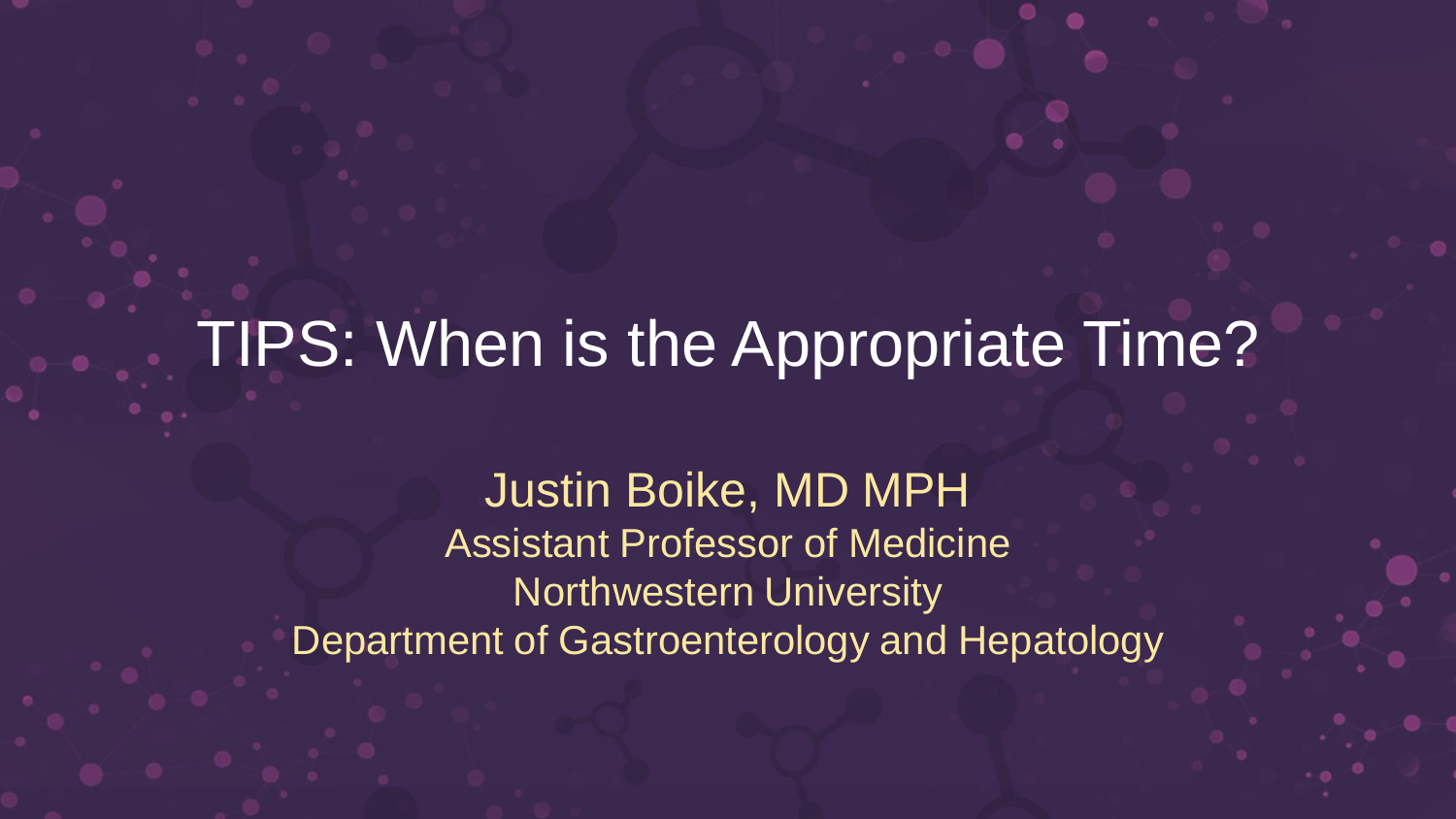

• I have received consulting fees and grant funding from W.L. Gore and Associates, Inc., manufacturer of transjugular intrahepatic portosystemic shunt (TIPS) endoprostheses which will be discussed.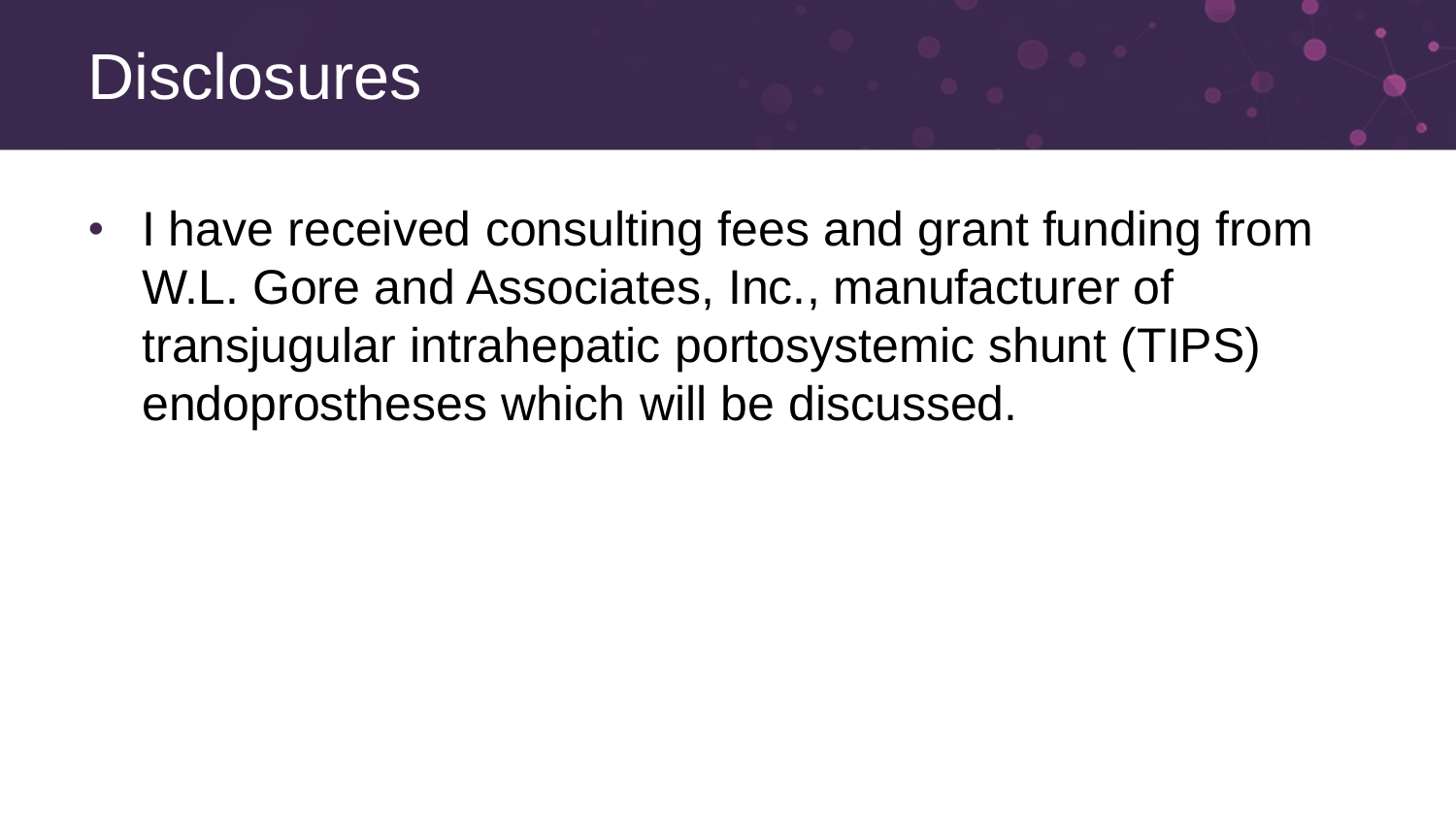## **Objectives**

- Brief review of TIPS
- Timing of TIPS in Ascites
- Timing of TIPS in Varices
- When to avoid TIPS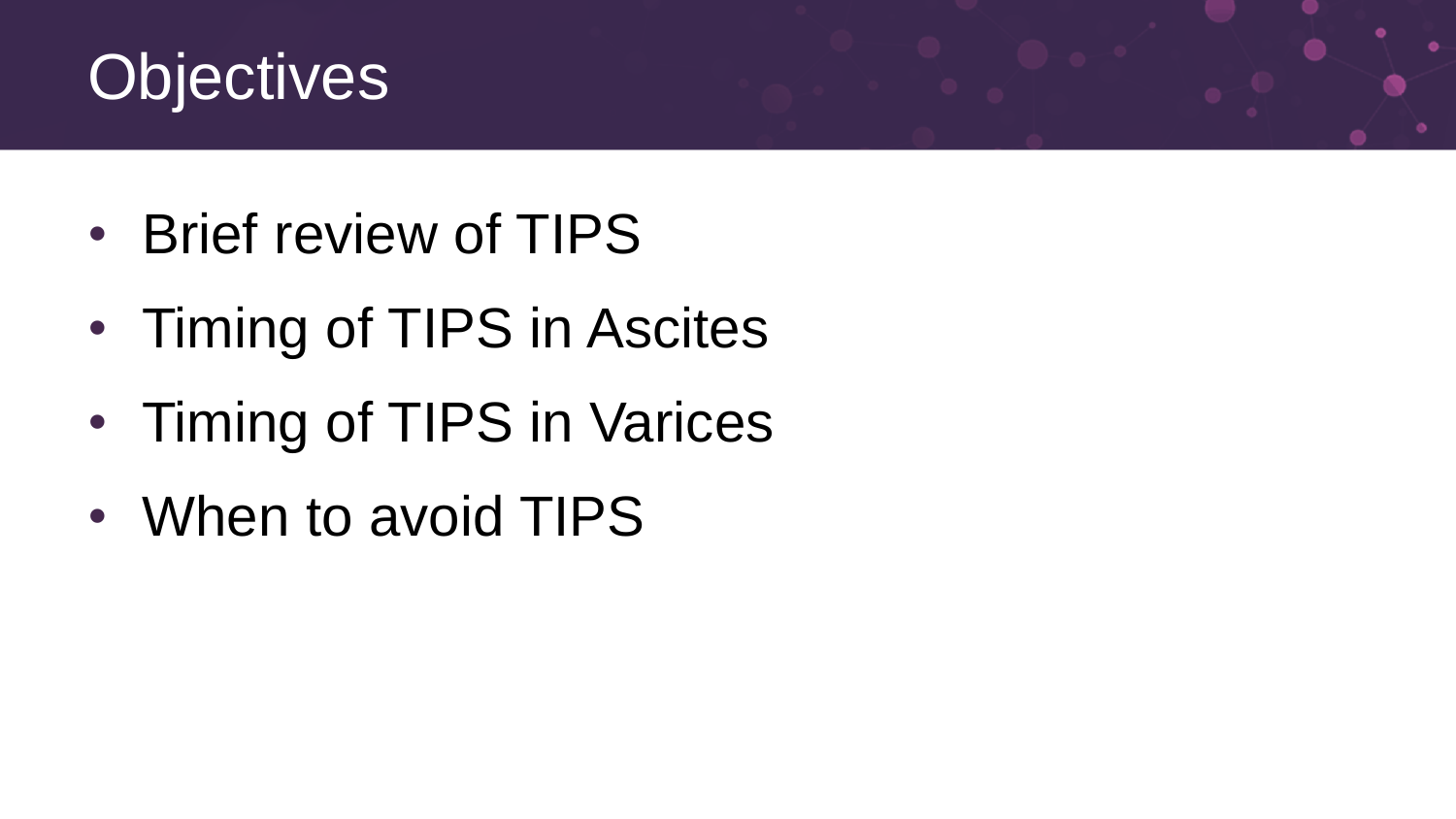# Portal Hypertension in Cirrhosis

- Clinically Significant Portal Hypertension = HVPG >10mmHg
- Ascites and varices form when HVPG >10mmHg
- Varices at risk for bleeding when HVPG >12mmHg

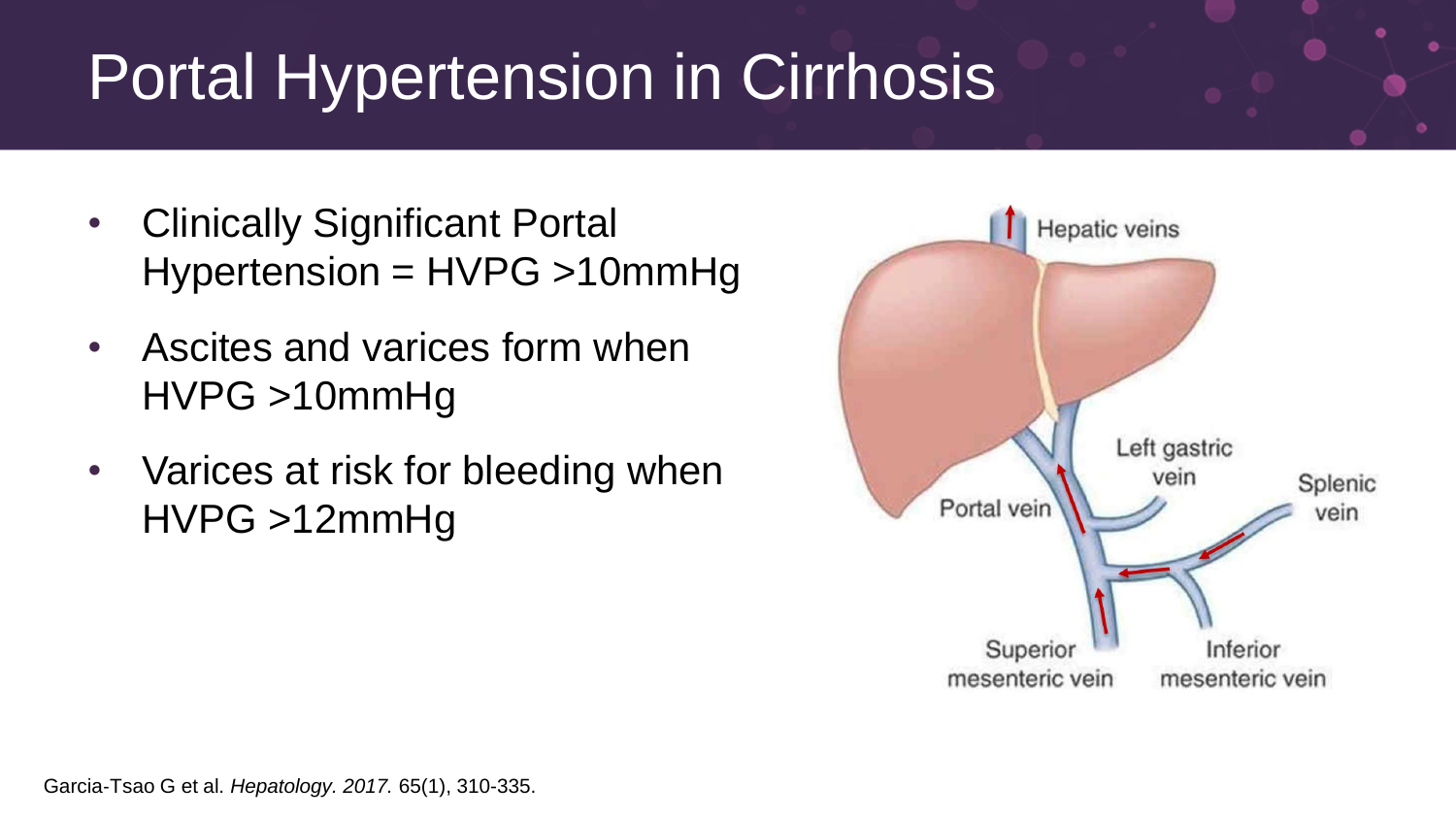# TIPS 101

Transjugular Intrahepatic Portosystemic Shunt

- TIPS effectively reduces portal pressure
- Benefits = resolution of ascites/bleeding varices
- Risks = Hepatic Encephalopathy >> liver decompensation

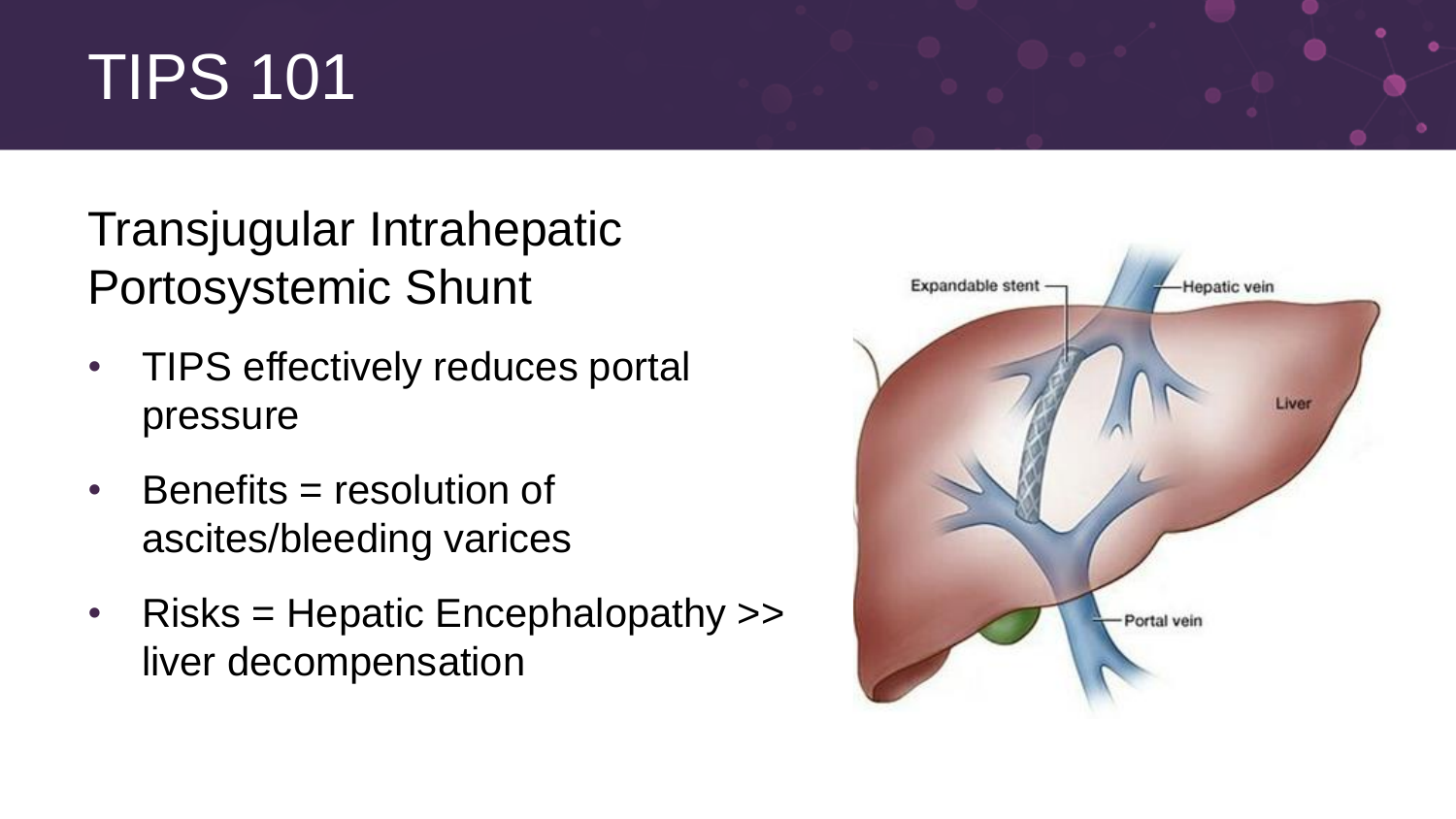## Hepatic Encephalopathy in TIPS

- Risk factors for HE after TIPS:
	- Sarcopenic / frailty
	- Advanced age (>70 y/o)
	- Unprovoked HE pre-TIPS
	- Advanced liver dysfunction (high MELD)
	- $-$  Larger TIPS stent diameter  $=$  increased shunting

|  | Flow rate        |
|--|------------------|
|  | Pressure         |
|  | Radius           |
|  | Fluid viscosity  |
|  | Length of tubing |

 $\pi$  Pr

Boike, JR et al. *Clinical Gastroenterology and Hepatology.* 2021*;* DeFranchis R et al. *Journal of Hepatology.* 2021.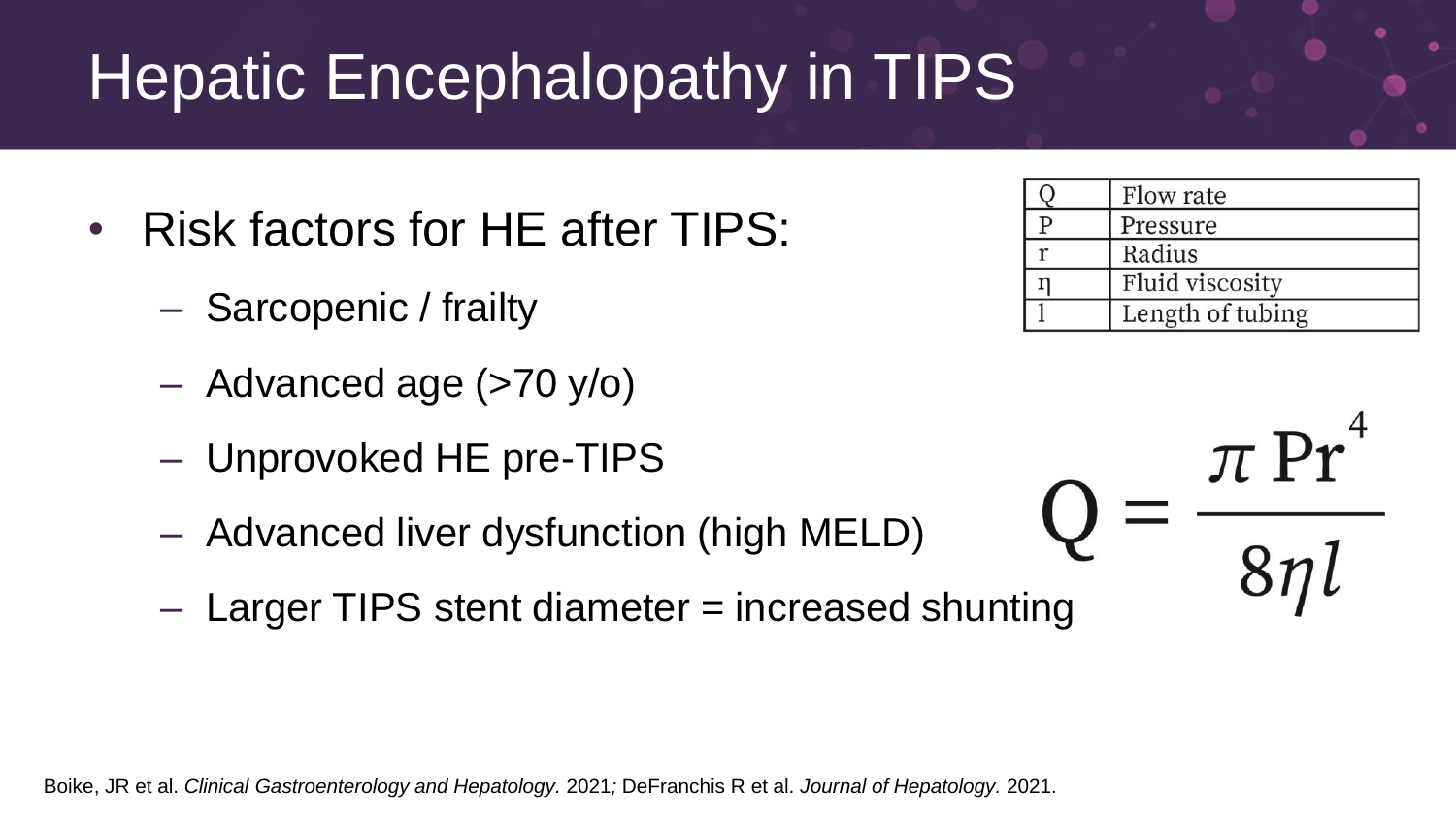# TIPS Stent Technology

- **Viatorr CX (Controlled Expansion) PTFE "covered" endoprosthesis**
	- Covered portion is intrahepatic / Uncovered in portal vein
	- Controlled Expansion = self expands to 8mm, can be dilated later to 10mm

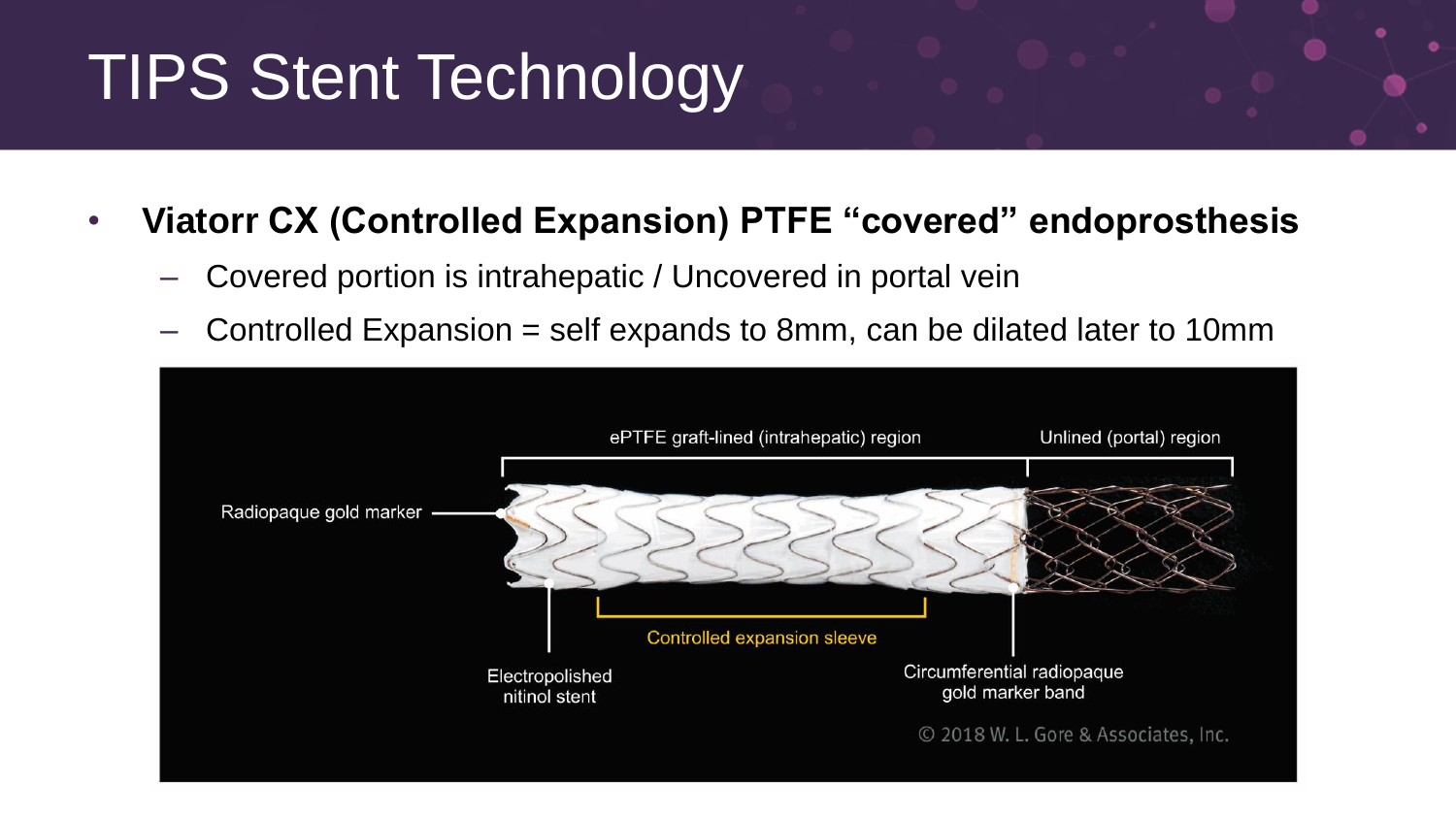### **Viatorr CX Stent**

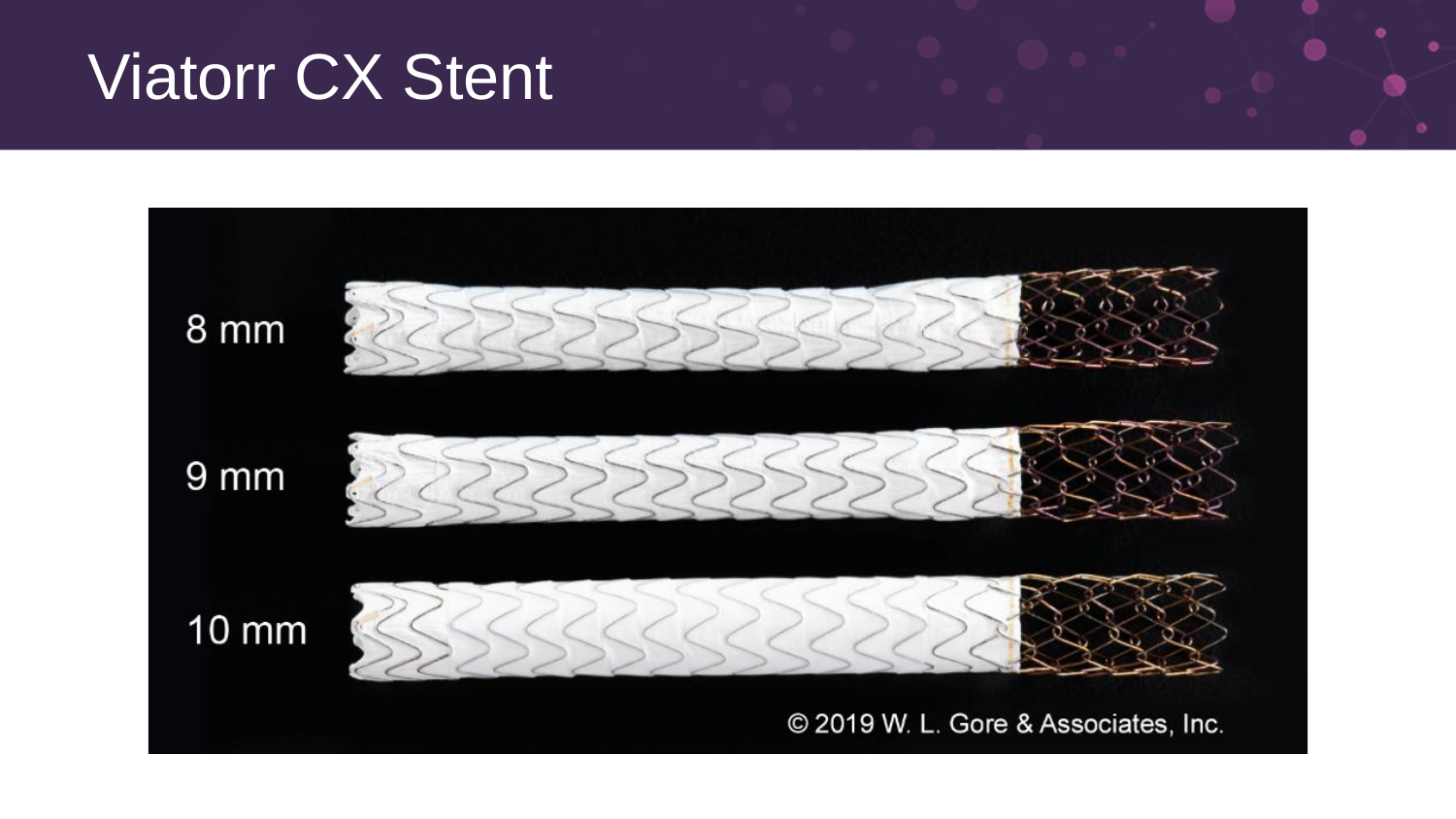## Traditional TIPS Indications



Garcia‐Tsao G et al. *Hepatology. 2017.* 65(1), 310-335.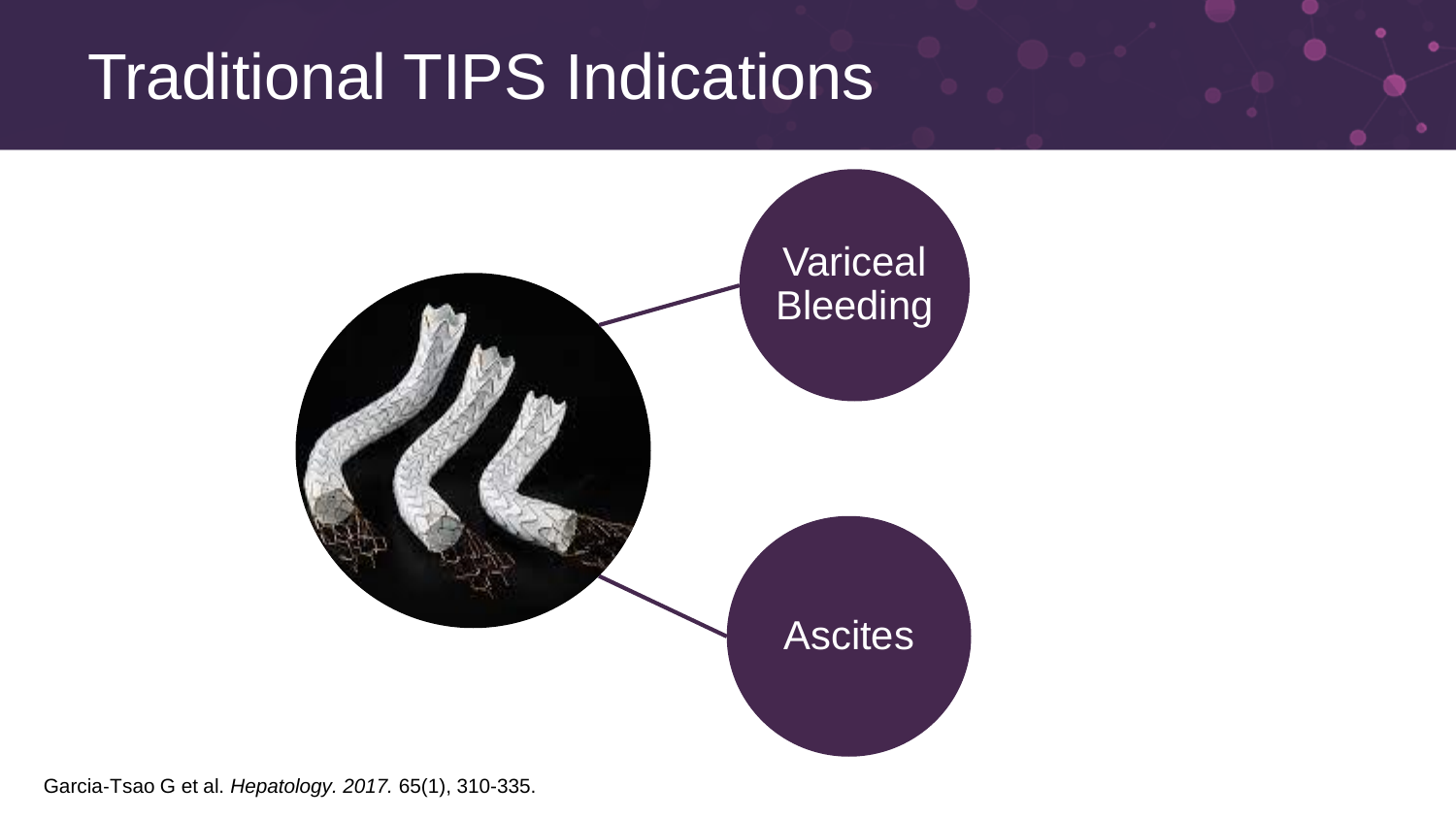### Ascites Management

- Onset of ascites ~ 50% mortality at 1 year
- Large volume paracentesis ≠ improve survival
	- LVP associated with worsening sarcopenia
- TIPS is >80-85% effective at controlling ascites…timing is key

Gines P et al. *N Engl J Med*. 2004; Gines P et al*. N Engl J Med*. 1991; Gines P et al. *Gastroenterology*. 2002.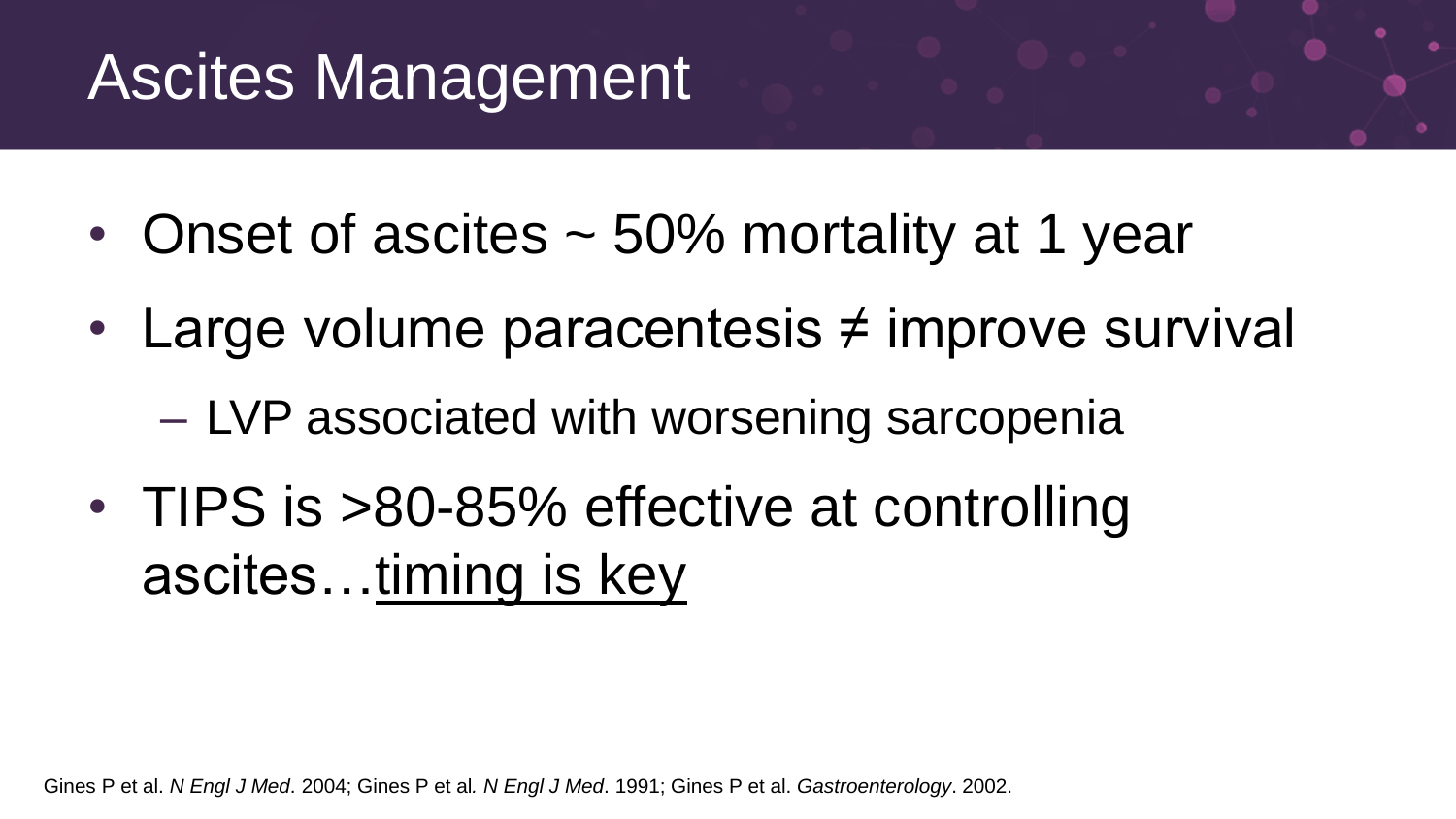# Timing of TIPS

OR for Mortality According to Baseline Bilirubin 7 RCT comparing TIPS with large volume paracentesis



Kok, Beverley, Juan Gonzalez Abraldes et al. *Current Hepatology Reports.* 2019.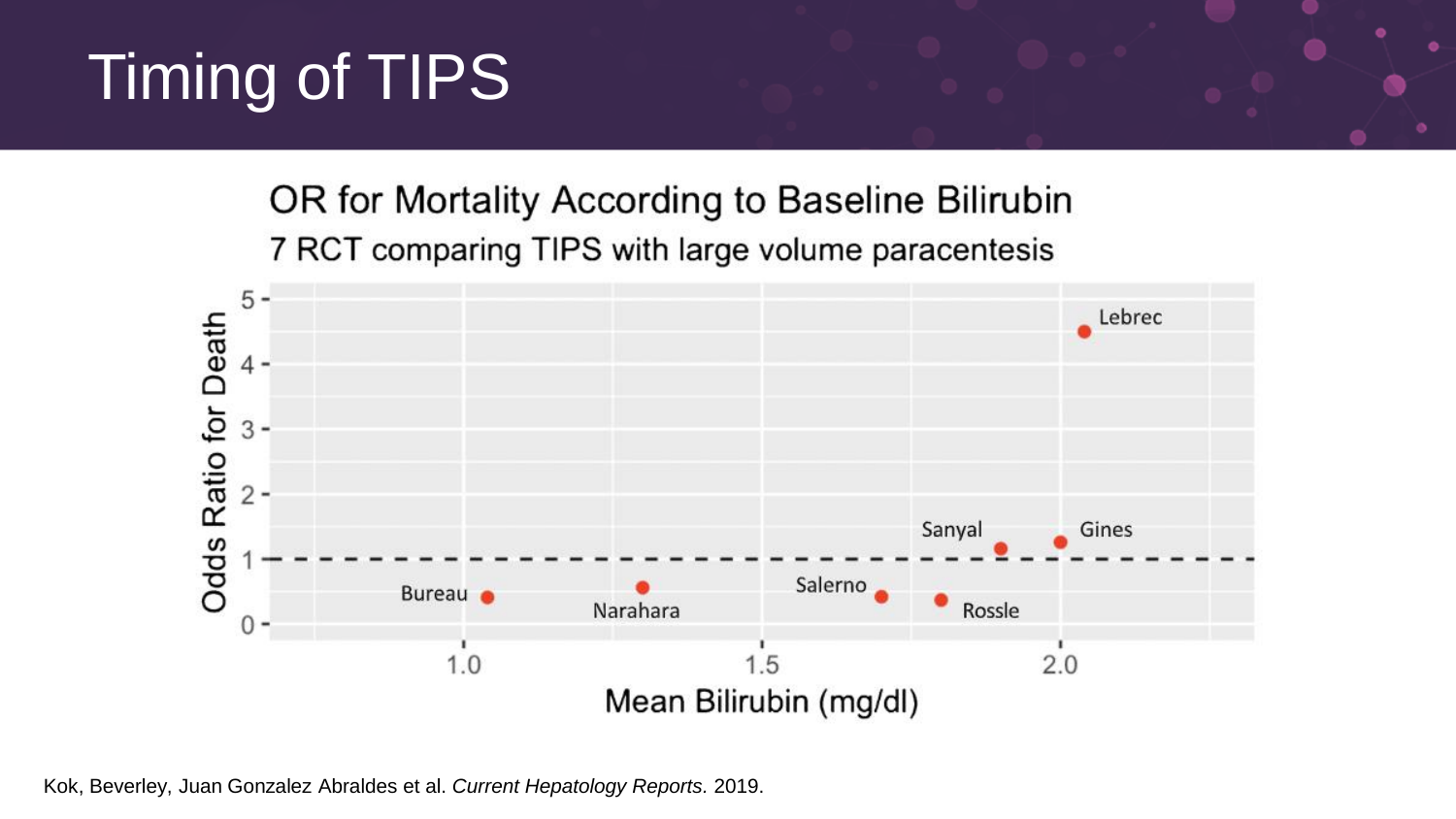### TIPS Improves Transplant Free Survival Compared to LVP



Bai, Ming et al. *World Journal of Gastroenterology.* 2014.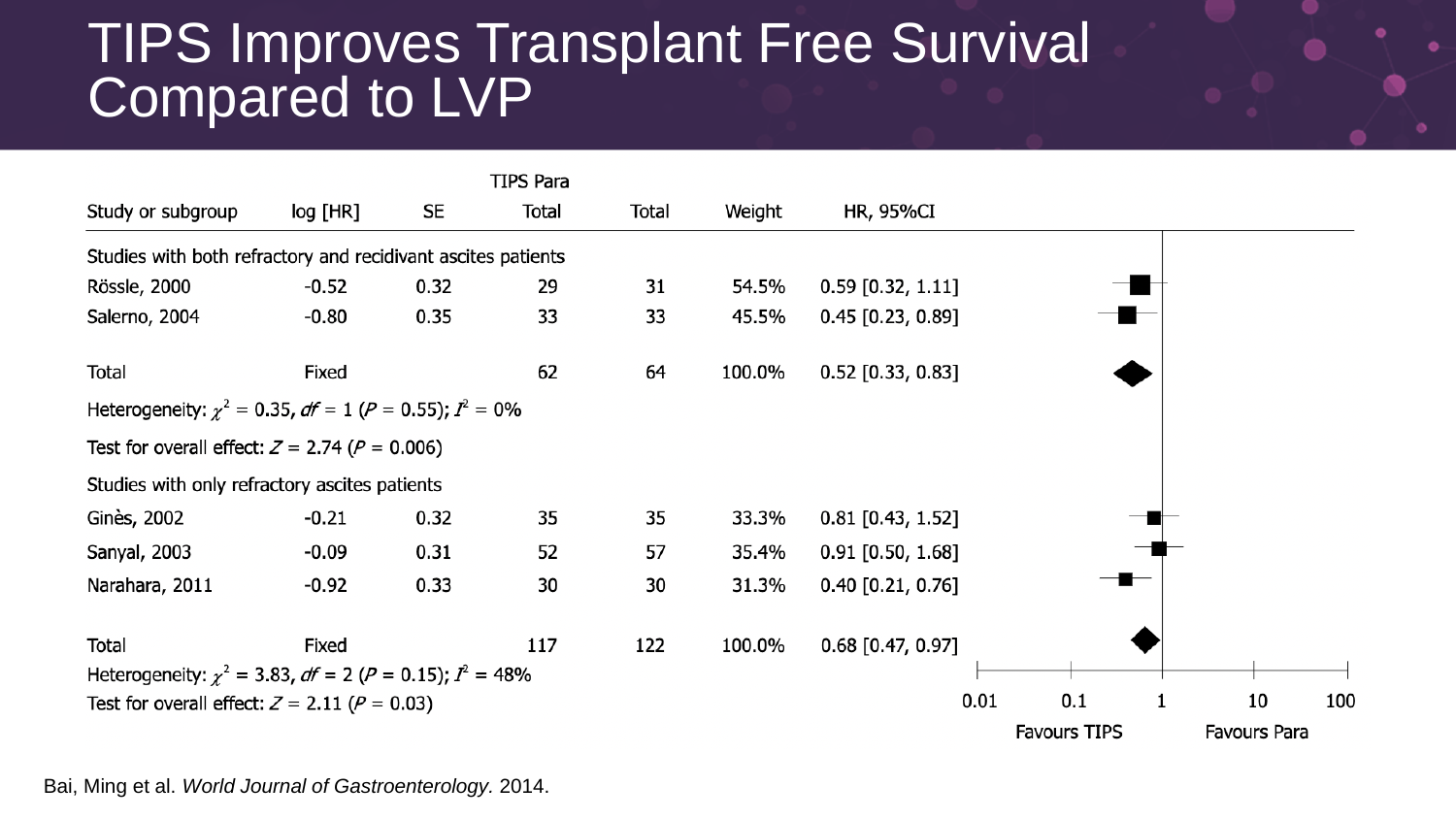## CX TIPS vs. LVP in Ascites



#### **Inclusion:**

•  $\geq$  2 LVPs in past 6 weeks

#### **Exclusion:**

• >  $\rightarrow$  5 LVPs in past 3 months

#### **Patient Profile:**

- $\cdot$  MELD = 12
- $\bullet$  Tbili = 1

Figure 1. Probability of

transplantation in patients

allocated to covered TIPS

group and in those allo-

cated to LVP+A group.

without

liver

survival

- $\cdot$  INR = 1.4
- $Cr = 1.0$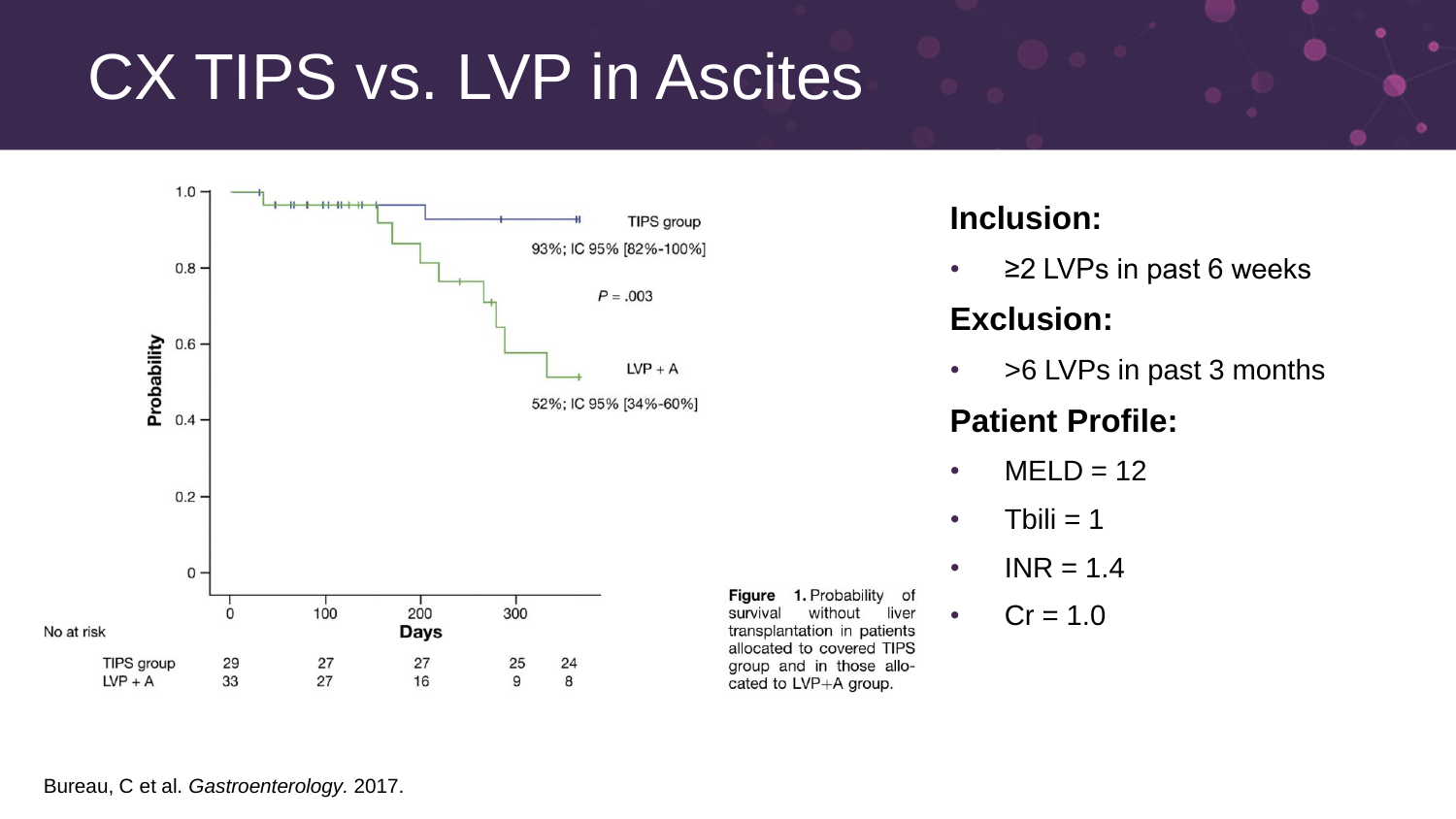## TIPS for Ascites

- **AASLD Guideline (2009)**  ascites refractory to diuretics or patient intolerant to diuretics
- **EASL Guideline (2018)**  recurrent of refractory ascites; utilize small caliber stent diameter
- **ALTA Consensus Guidance (2020) –** Consider TIPS for ascites after 3 LVPs in one year despite adequate diuretics
- **Baveno VII Consensus Guidance (2021)**  TIPS should be considered in patients with recurrent ascites ≥3 large-volume paracenteses within 1 year irrespective of the presence or absence of varices or history of variceal haemorrhage. **(GRADE A.1)**

Boyer, TD et al. *AASLD practice guideline update*. 2009; EASL *Journal of Hepatology.* 2018; Boike, JR et al. *Clinical Gastroenterology and Hepatology.* 2021*;* DeFranchis R et al. *Journal of Hepatology.* 2021.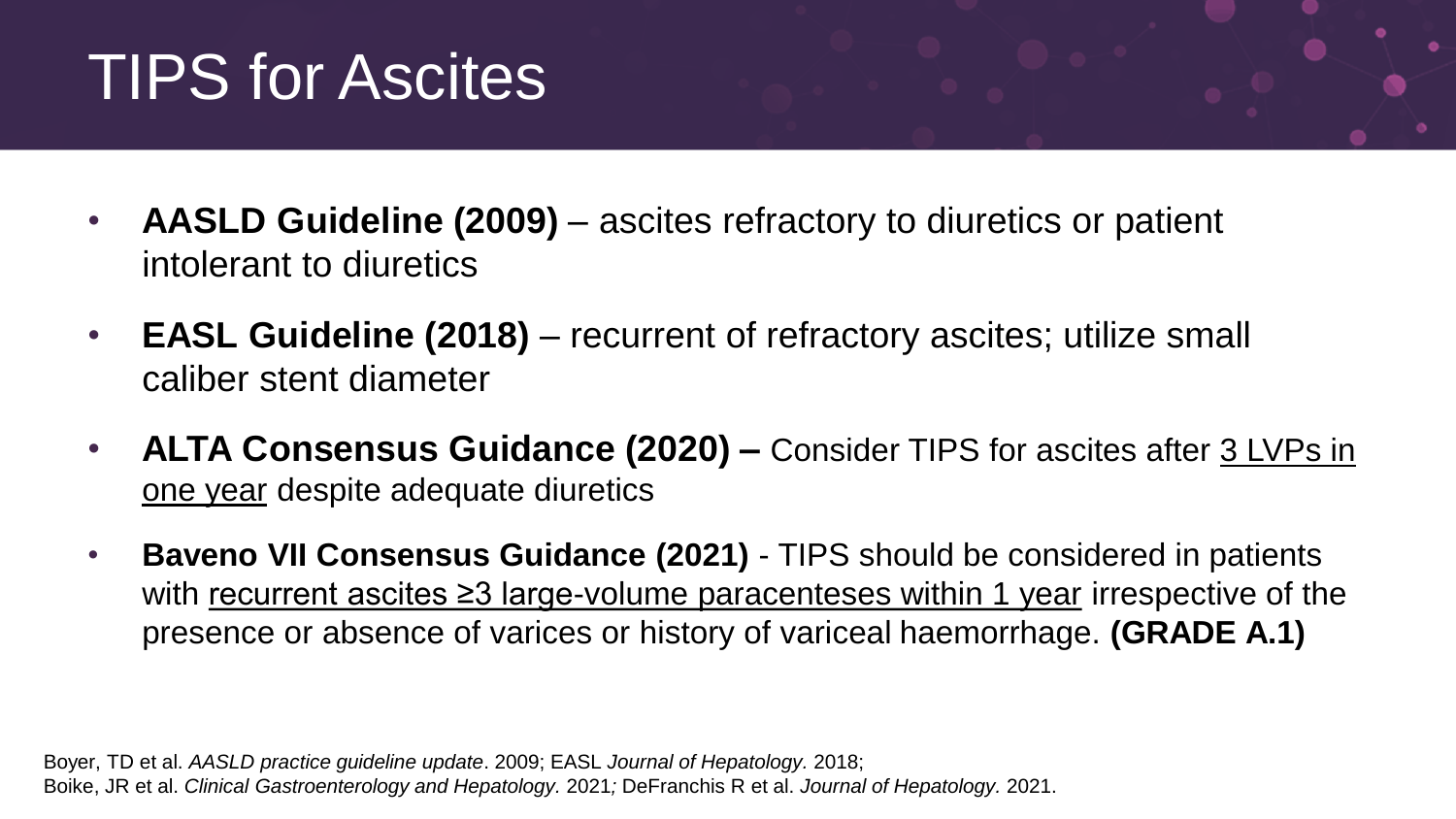# TIPS for Variceal Bleeding

- **Rescue TIPS:**
	- Variceal bleeding that fails endoscopic band ligation
- **Salvage TIPS:** 
	- Uncontrolled variceal bleeding
- **Bleeding Gastric Varices**
	- Center specific; endoscopic gluing vs TIPS with embolization
- **"Early" or Preemptive TIPS…**

Boyer, TD et al. *AASLD practice guideline update*. 2009; EASL. *Journal of Hepatology.* 2018; Boike, JR on behalf of ALTA Consortium. *Clinical Gastroenterology and Hepatology.* 2021.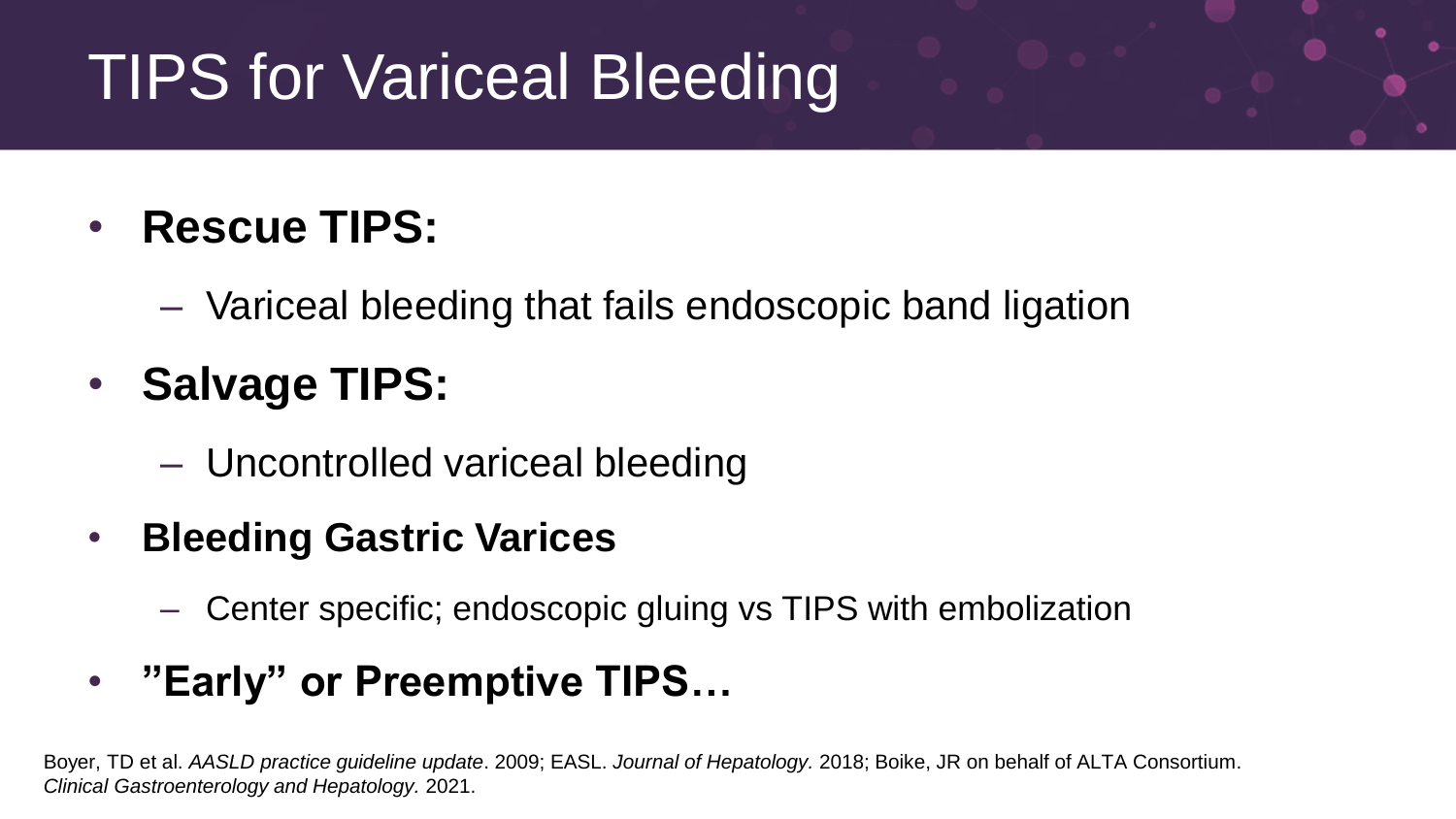### Early Use of TIPS in Patients with Cirrhosis and Variceal Bleeding

Juan Carlos García-Pagán, M.D., Karel Caca, M.D., Christophe Bureau, M.D., Wim Laleman, M.D., Beate Appenrodt, M.D., Angelo Luca, M.D., Juan G. Abraldes, M.D., Frederik Nevens, M.D., Jean Pierre Vinel, M.D., Joachim Mössner, M.D., and Jaime Bosch, M.D., for the Early TIPS (Transjugular Intrahepatic Portosystemic Shunt) Cooperative Study Group

- TIPS within 72 hours in "select" patients with high-risk for rebleeding
- High-Risk:
	- Childs C cirrhosis (CTP <14) at presentation
	- Childs B cirrhosis with active bleeding during endoscopy despite appropriate therapies (vasoactive medications)

García-Pagán JC et al. *NEJM.* 2010*.*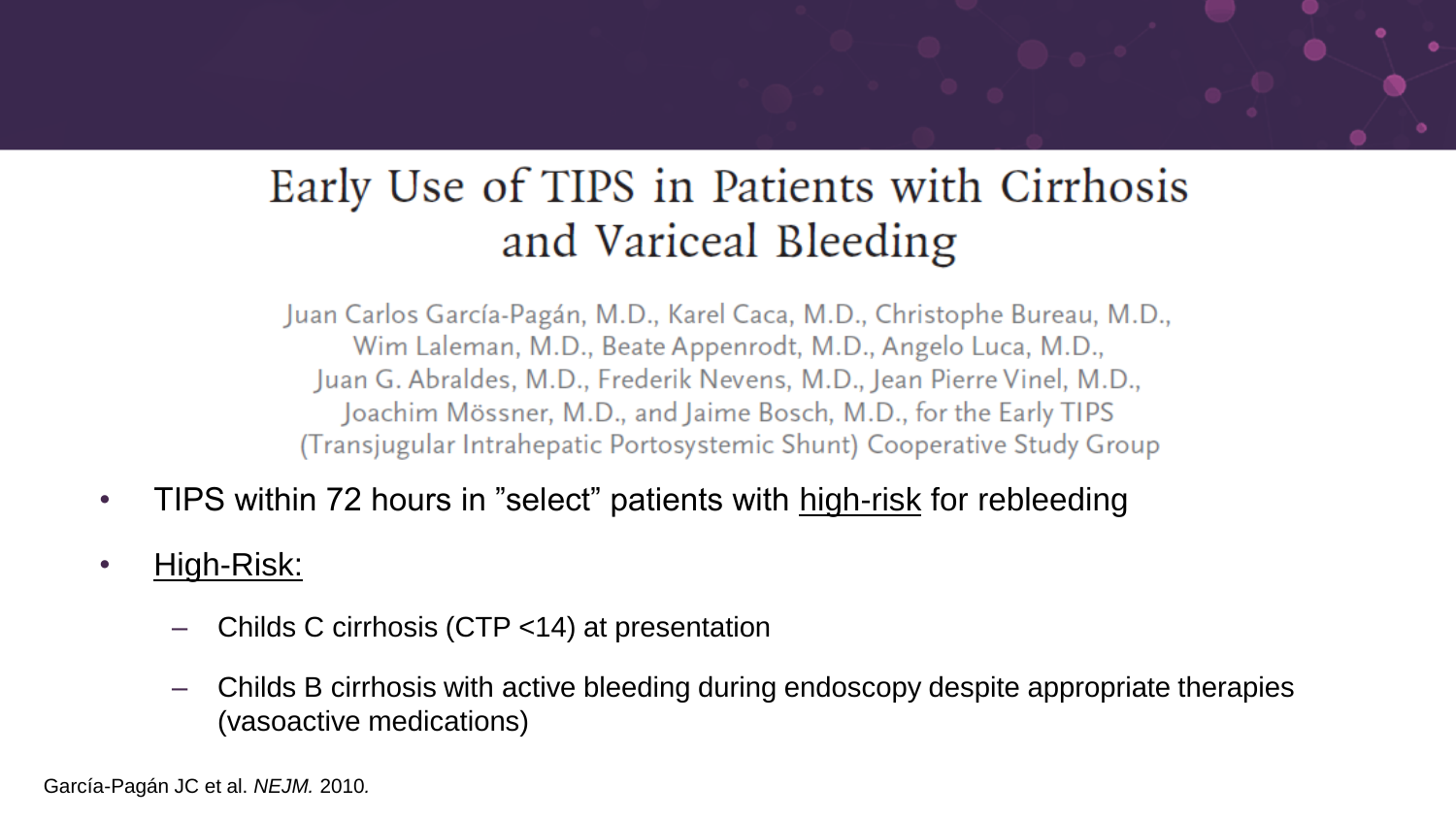## Early / Preemptive TIPS – RCT

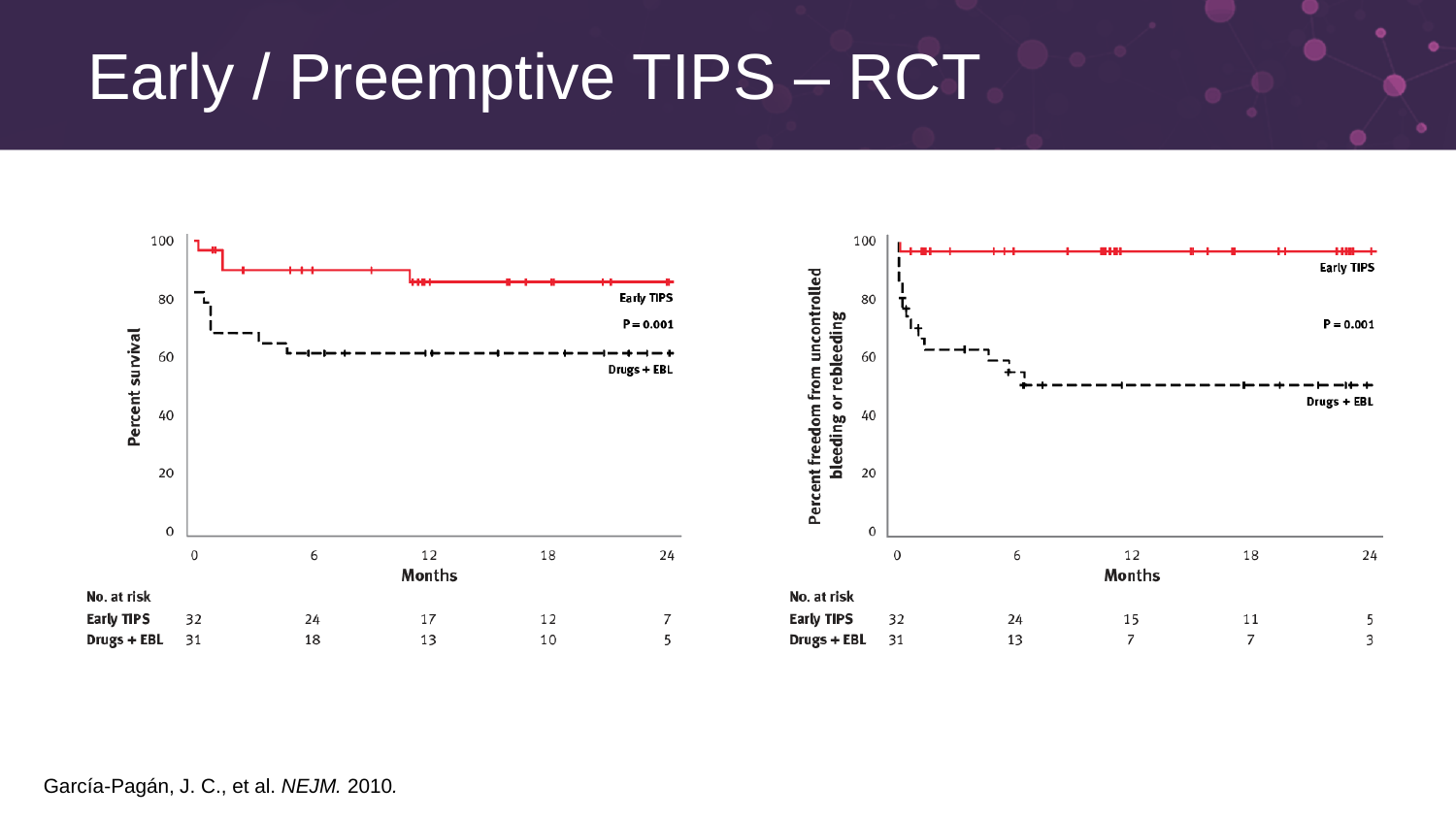### Early / Preemptive TIPS – Retrospective Data



García-Pagán, J. C., et al. *NEJM.* 2010*.*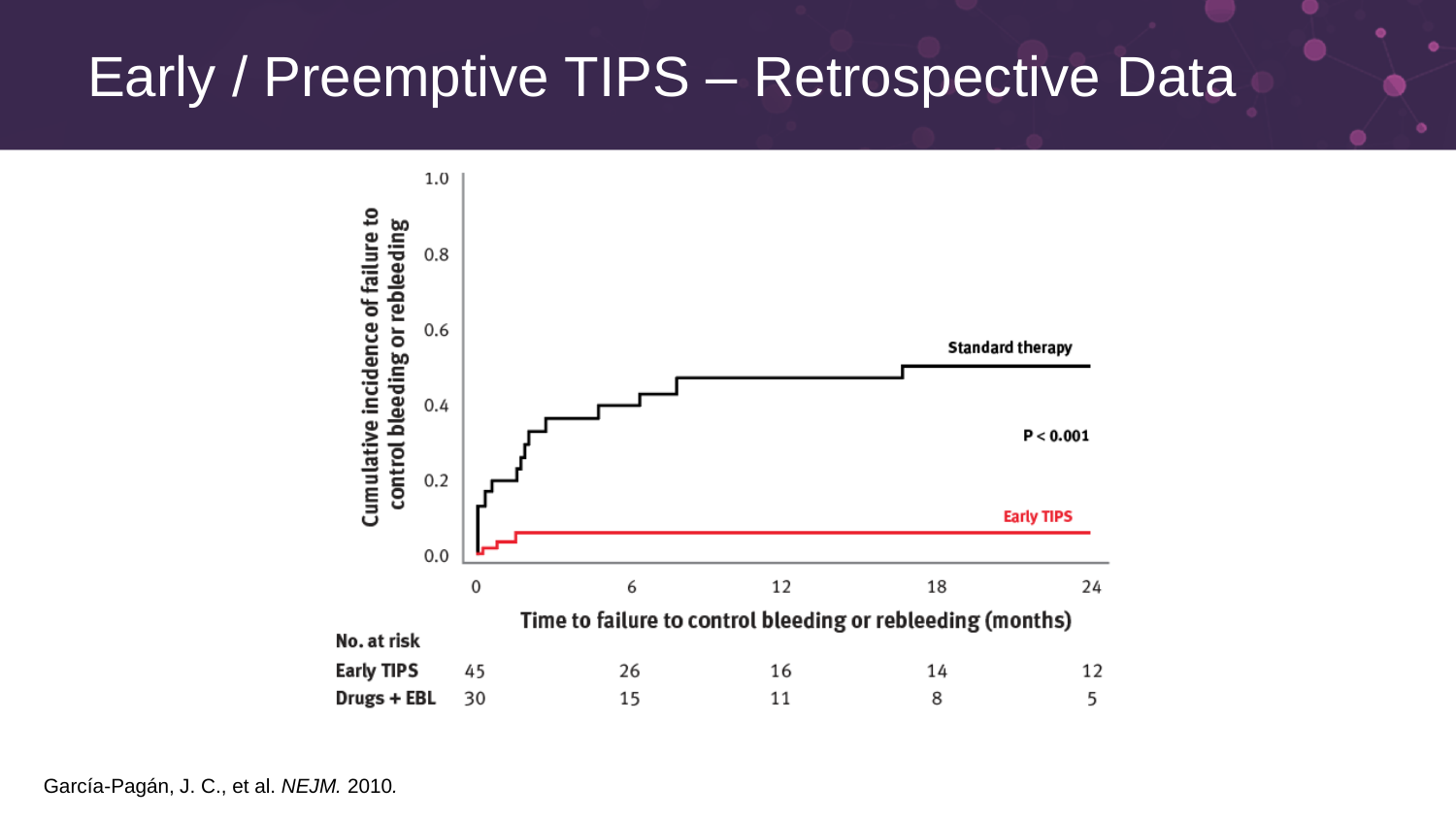### Meta-Analysis on Preemptive TIPS

**3 RCTs and 4 observational studies to date (2021; 310 = pTIPS vs 1017 standard of care)**



Childs B (score  $\leq 7$ ) = no difference in survival

Nicoară-Farcău, O. et al, *Gastroenterology.* 2021.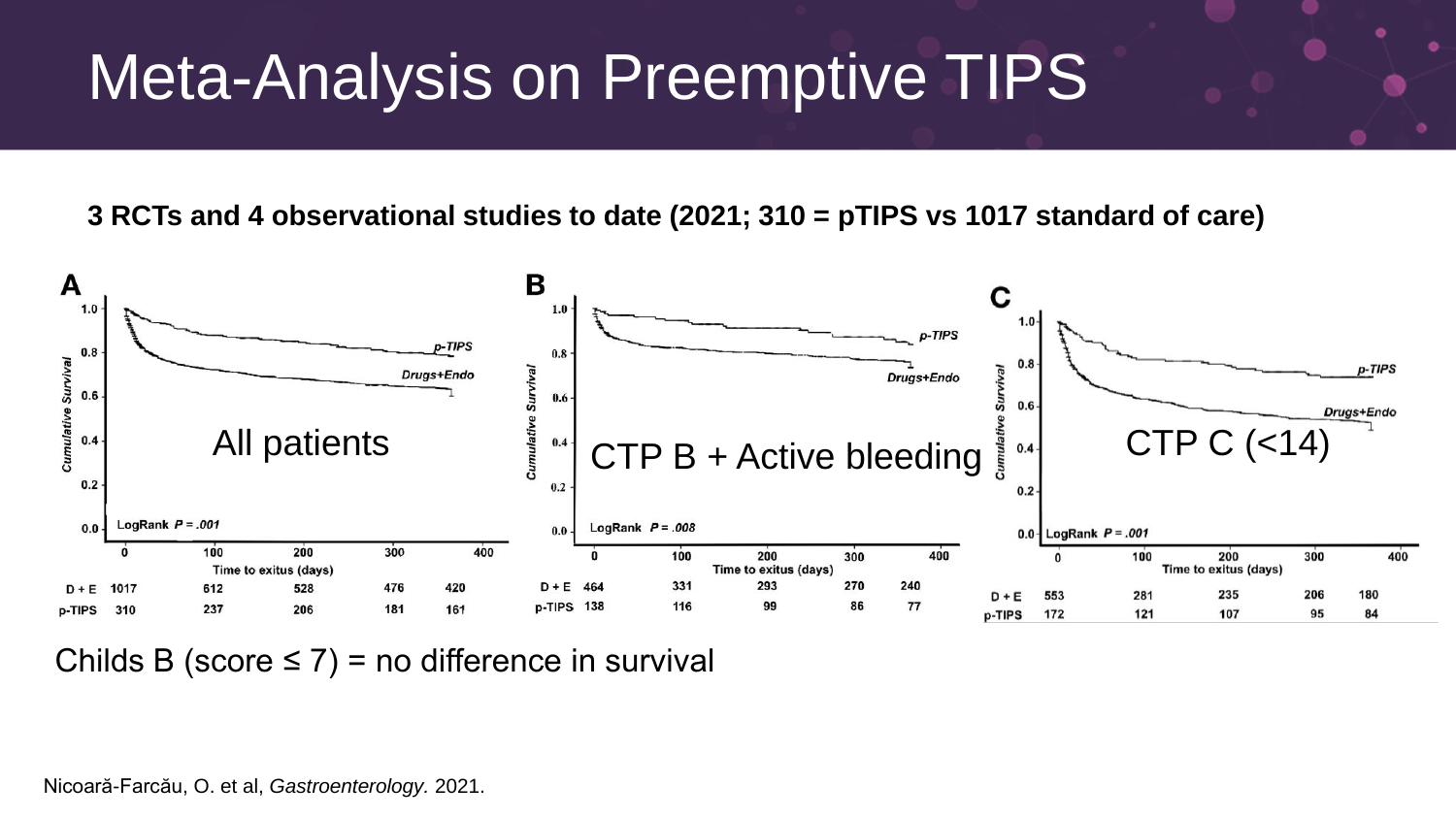## Caveats to Early/Preemptive TIPS

- Highly selected TIPS recipients:
	- Childs C cirrhosis (CTP <14) at presentation
	- Childs B cirrhosis (CTP >7) with active bleeding during endoscopy despite appropriate therapies (vasoactive medications)
	- Excluded patients with: CTP ≥14, gastric varices, HCC outside Milan, creatinine >3 mg/dL
- In clinical practice, ~30% of all variceal bleeding qualify however <10% receive "Early TIPS"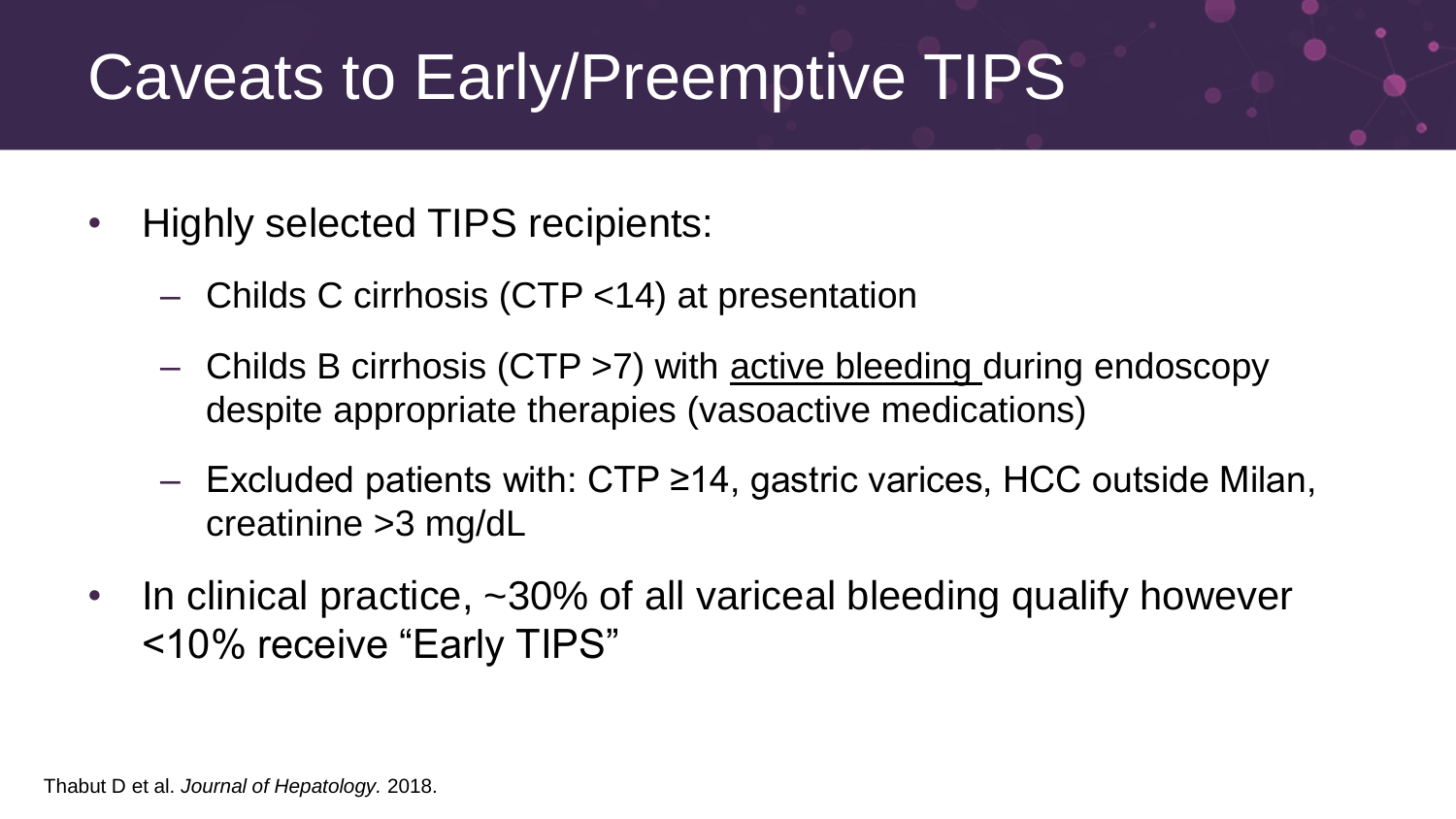# Early TIPS in Variceal Bleeding

### • **Early TIPS:**

- TIPS within 72 hours of "select" patients
	- Childs C cirrhosis (CTP <14) at presentation
	- Childs B cirrhosis (CTP > 7) with active bleeding during endoscopy
- **AASLD Practice Guidance (2017)**
- **EASL Guidelines (2018) - Level I / Grade 2**
- **ALTA Guidance (2020) - Level 1c**
- **Baveno VII Guidance (2021) - Grade A.1**

Garcia‐Tsao G et al. *Hepatology.* 2017; De Franchis R et al. *Journal of Hepatology.* 2015. EASL *Journal of Hepatology.* 2018; Boike JR et al. *Clinical Gastroenterology and Hepatology.* 2021.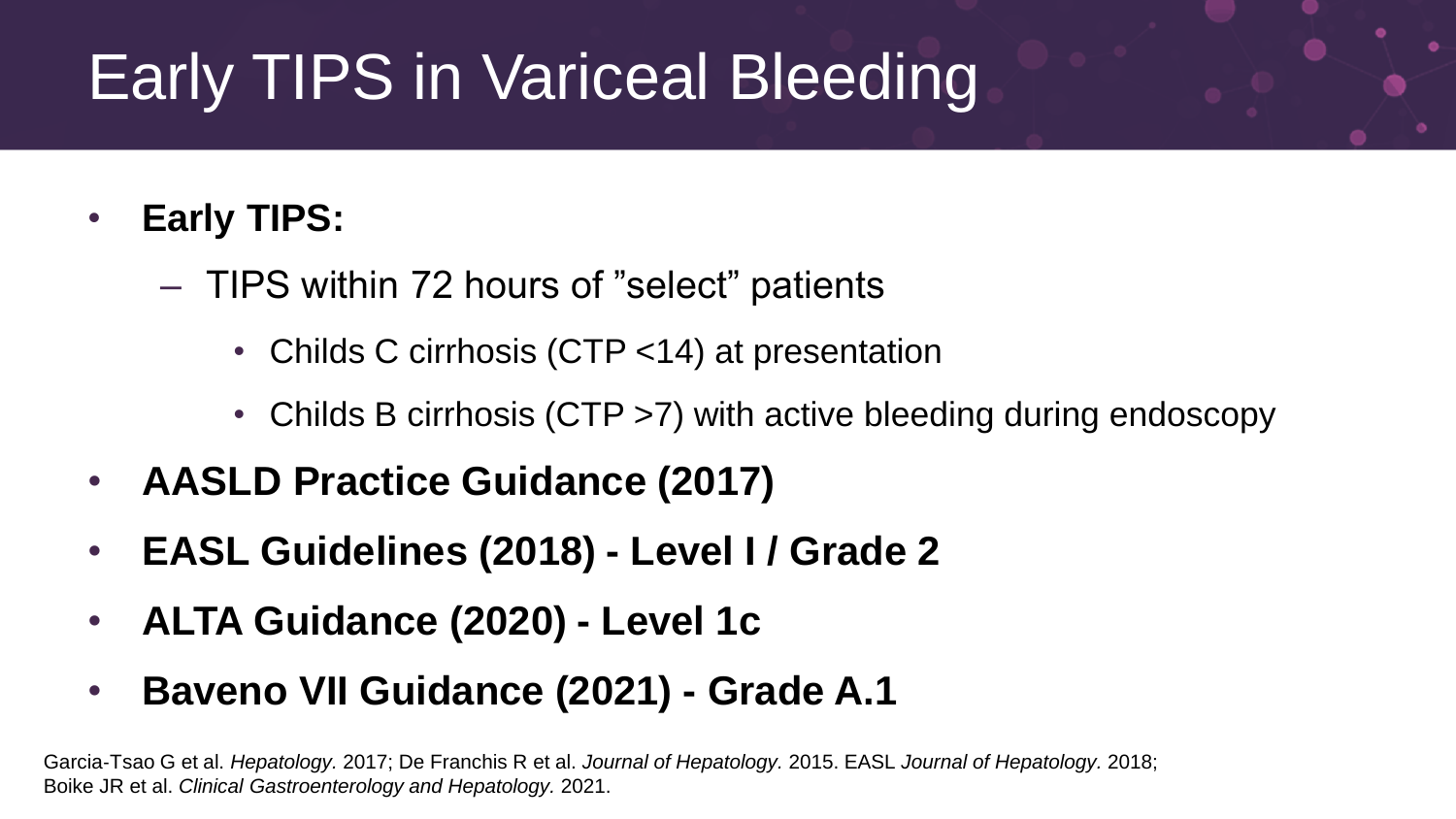## When to think twice about TIPS…

#### • Cardiac

- EF <50% or severe grade III diastolic dysfunction
- Mod-severe pulmonary hypertension / RV dysfunction
- Severe valvular heart dx (aortic stenosis)
- Anatomical
	- Prior hepatic resection, biliary obstruction/dilation
- Advanced hepatic dysfunction
	- MFLD  $>20$
	- Refractory HE

Boike JR et al. *Clinical Gastroenterology and Hepatology.* 2021.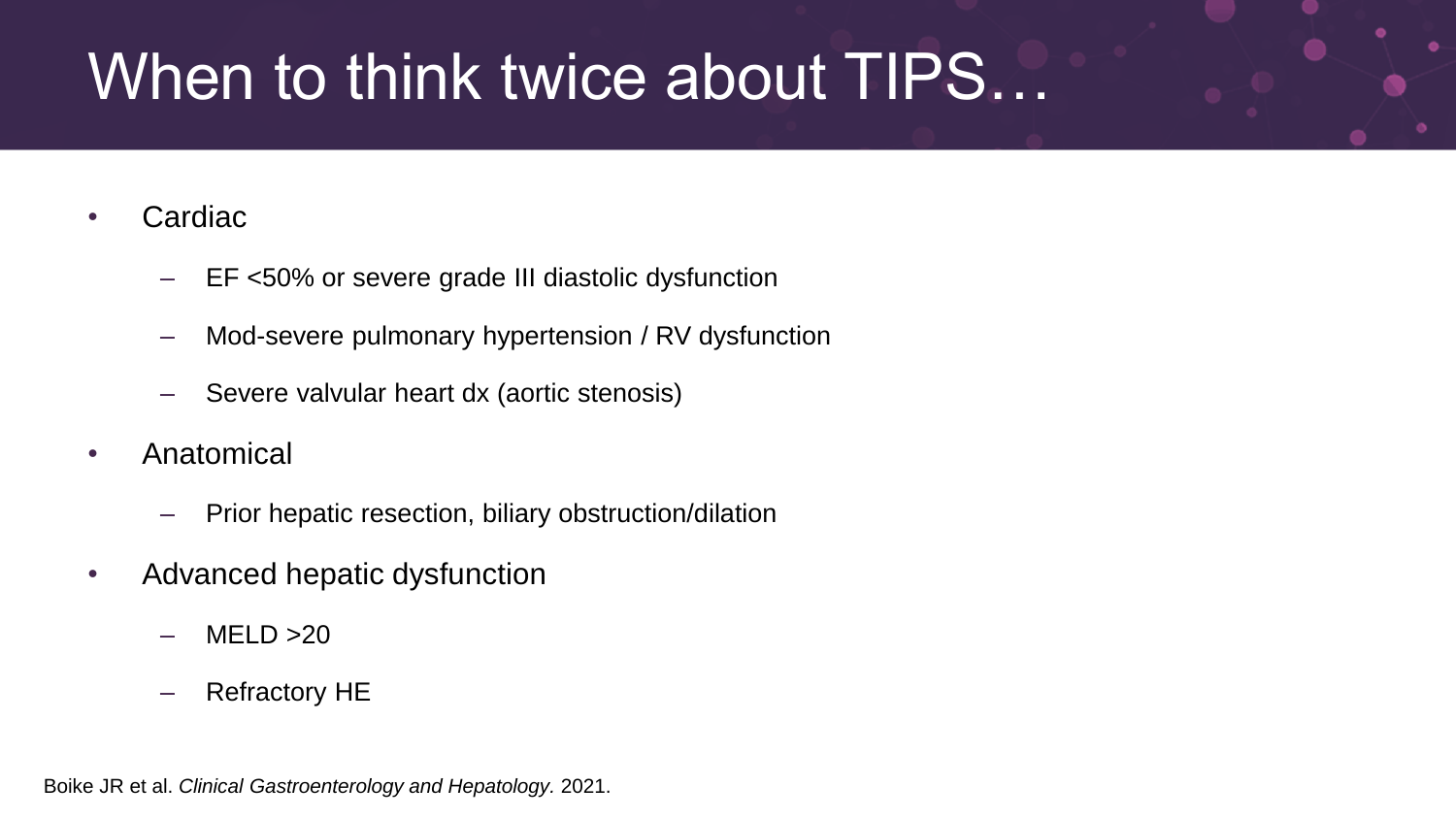# **Summary**

### **Ascites**

- Consider TIPS after ≥3 LVPs despite diuretics
- TIPS earlier in natural history of decompensation associated with improved transplant-free survival
- Utilize small caliber CX TIPS (8mm) to mitigate HE risk

### **Variceal Bleeding**

- Childs C cirrhosis (CTP <14) at presentation
- Childs B cirrhosis (CTP >7) with active bleeding during endoscopy
- \*Avoid TIPS in Childs C ≥14; advanced renal dysfunction